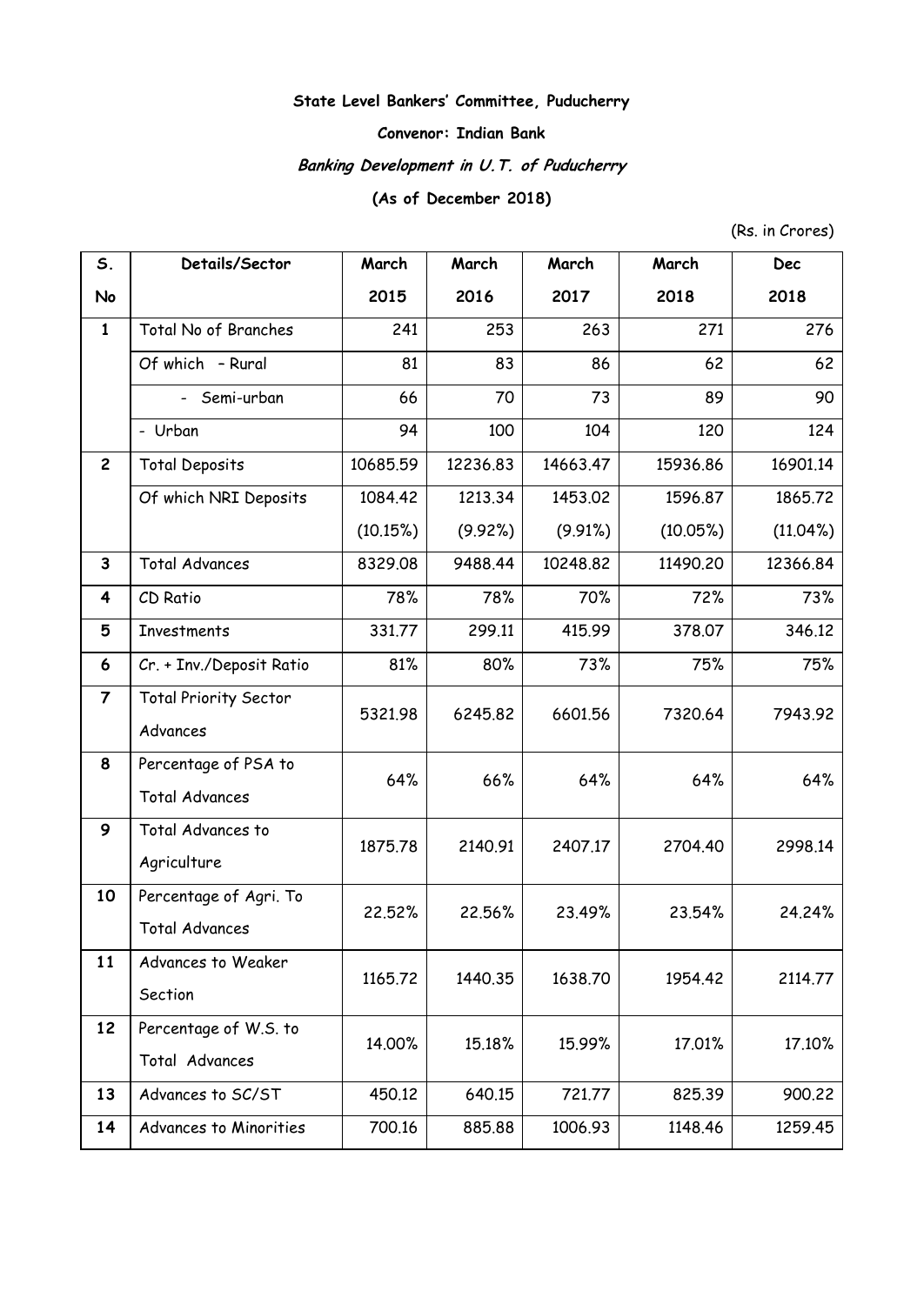## **II Disbursement made under Annual Credit Plan**

## **in UT of Puducherry (At a glance)**

<sup>(</sup>Rs. In Crores)

|             |                    |             | Non farm |                 |         |
|-------------|--------------------|-------------|----------|-----------------|---------|
| Year        | <b>Particulars</b> | Agriculture | Sector   | <b>Services</b> | Total   |
|             | Target             | 767.10      | 331.04   | 737.50          | 1835.64 |
| $2014 - 15$ | Achievement        | 814.55      | 335.33   | 744.39          | 1894.27 |
|             | Achievement        | 106.19%     | 101.29%  | 100.93%         | 103.19% |
|             | Target             | 871.24      | 340.24   | 746.00          | 1957.48 |
| 2015-16     | Achievement        | 903.89      | 348.71   | 747.96          | 2000.56 |
|             | Achievement        | 103.75%     | 101.73%  | 100.26%         | 102.20% |
|             | Target             | 956.44      | 450      | 790             | 2196.44 |
| $2016 - 17$ | Achievement        | 1052.67     | 461.46   | 711.87          | 2226.00 |
|             | Achievement        | 110.06%     | 102.55%  | 90.11%          | 101.35% |
|             | Target             | 1162.63     | 562.63   | 914.01          | 2637.27 |
| $2017 - 18$ | Achievement        | 1219.41     | 586.43   | 913.15          | 2718.99 |
|             | Achievement        | 104.88%     | 104.23%  | 100.12%         | 103.10% |
| 2018-19     | Target             | 1073.98     | 521.18   | 507.81          | 2102.97 |
| (Upto Dec.  | Achievement        | 1097.32     | 527.91   | 528.29          | 2153.02 |
| 2018)       | Achievement        | 102.17%     | 101.29%  | 104.03%         | 102.40% |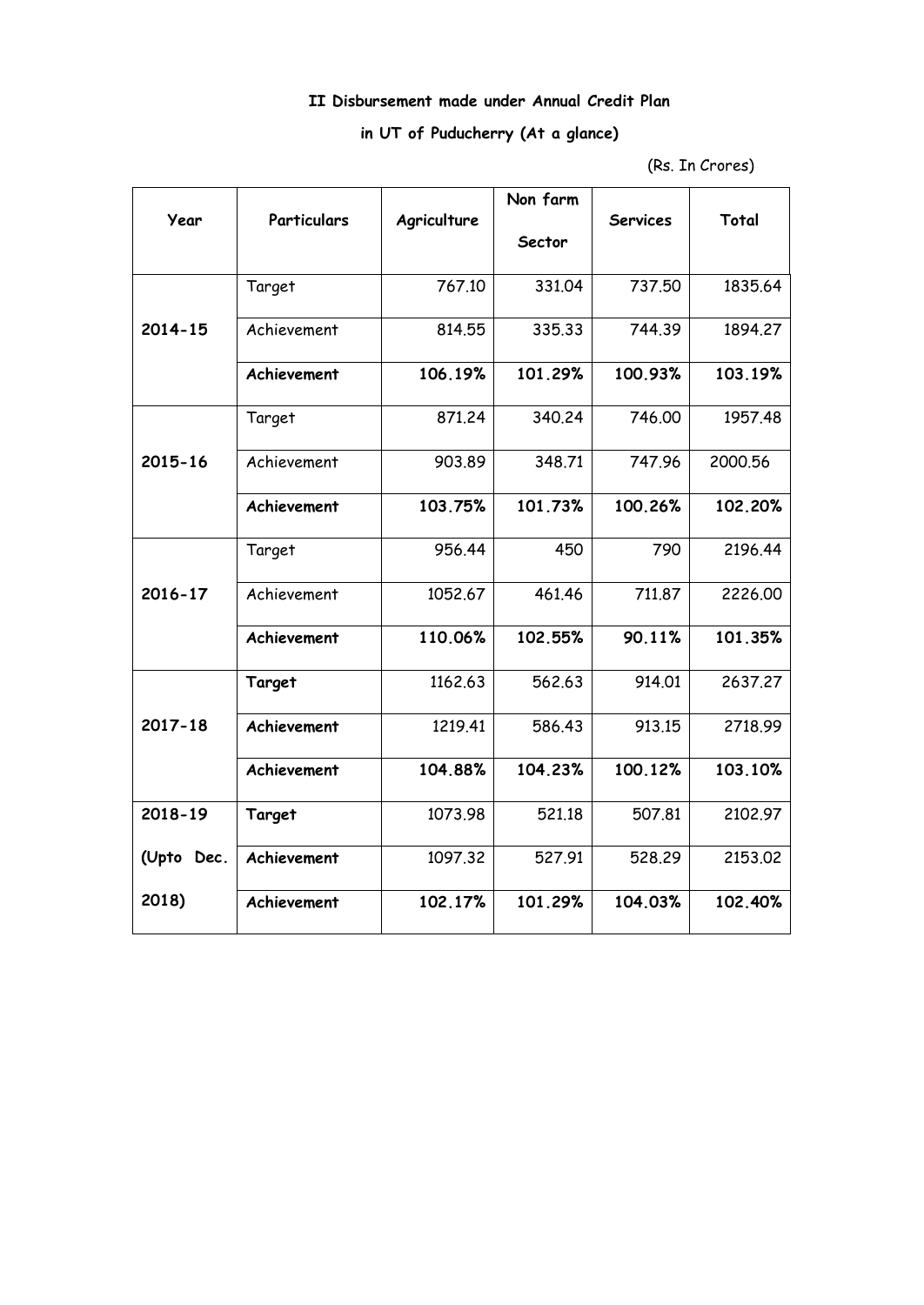## **AGENDA: 1**

## **Confirmation of minutes of the SLBC Meeting held on 23.11.2018**

The minutes of the SLBC meeting held on 23.11.2018 was communicated to all the members vide Lead Bank reference No. SLBC-UTP/L 05/ 2017-18/3006 Dated: 30.11.2018. The same was also made available in SLBC, Puducherry website.

A copy of the minutes is annexed.

The minutes of the meeting may please be confirmed.

## **AGENDA: 2.**

## **Review of follow up action taken on the decisions of the earlier meeting**

| SI.            | <b>Issue</b>                       | <b>Action initiated</b>                                   |
|----------------|------------------------------------|-----------------------------------------------------------|
| No.            |                                    |                                                           |
| $\mathbf{1}$   | Department of Rural Development-   | We have been informed that all formalities have been      |
|                | Allotment of Land for Indian Bank  | completed for the transfer of land from Department of     |
|                | Self Employment Training Institute | Health and Family Welfare Services to Department of       |
|                | (INDSETI).                         | Rural Development (DRDA) for allotment of the land for    |
|                |                                    | building infrastructure for INDSETI, Puducherry. The      |
|                |                                    | discussion on MOU details are in final stages and signing |
|                |                                    | would be done shortly.                                    |
| $\overline{c}$ | Revamp of Lead Bank Scheme         | The third meeting of the sub-committee was held on        |
|                | Sub-committee and its meeting      | 01.02.2019 and detailed discussion on agenda points was   |
|                |                                    | held. The rearrangement of the agenda points of the       |
|                |                                    | SLBC was also done as per the discussion in Sub-          |
|                |                                    | committee meeting.                                        |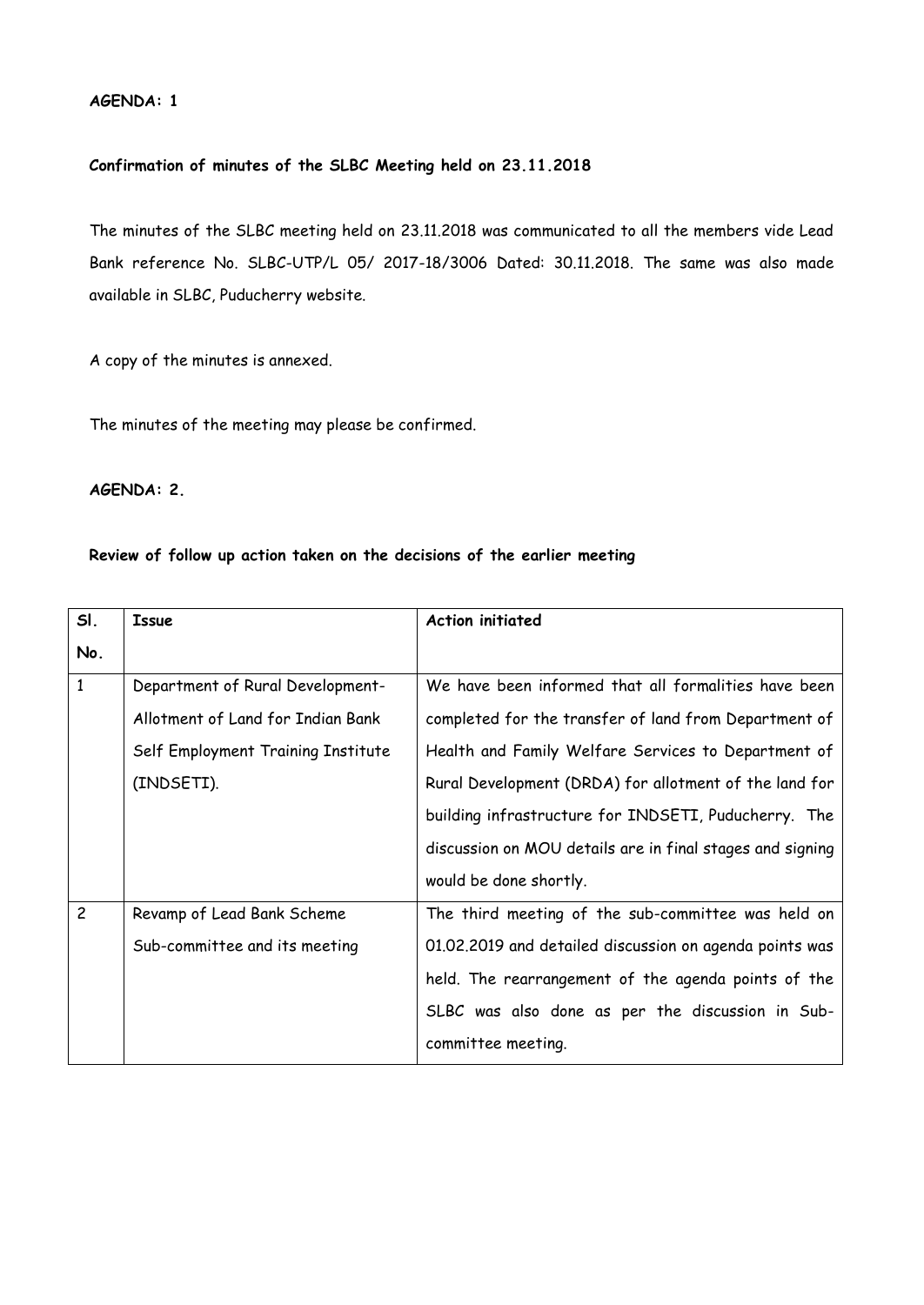## **AGENDA: 3 – New Issues**

**Revised PMEGP Scheme guidelines and approved guidelines for providing 2nd financial assistance to existing PMEGP/MUDRA units.**

The copies of the ciruclars on the above subject received from KVIC is placed for information and necessary action of the members.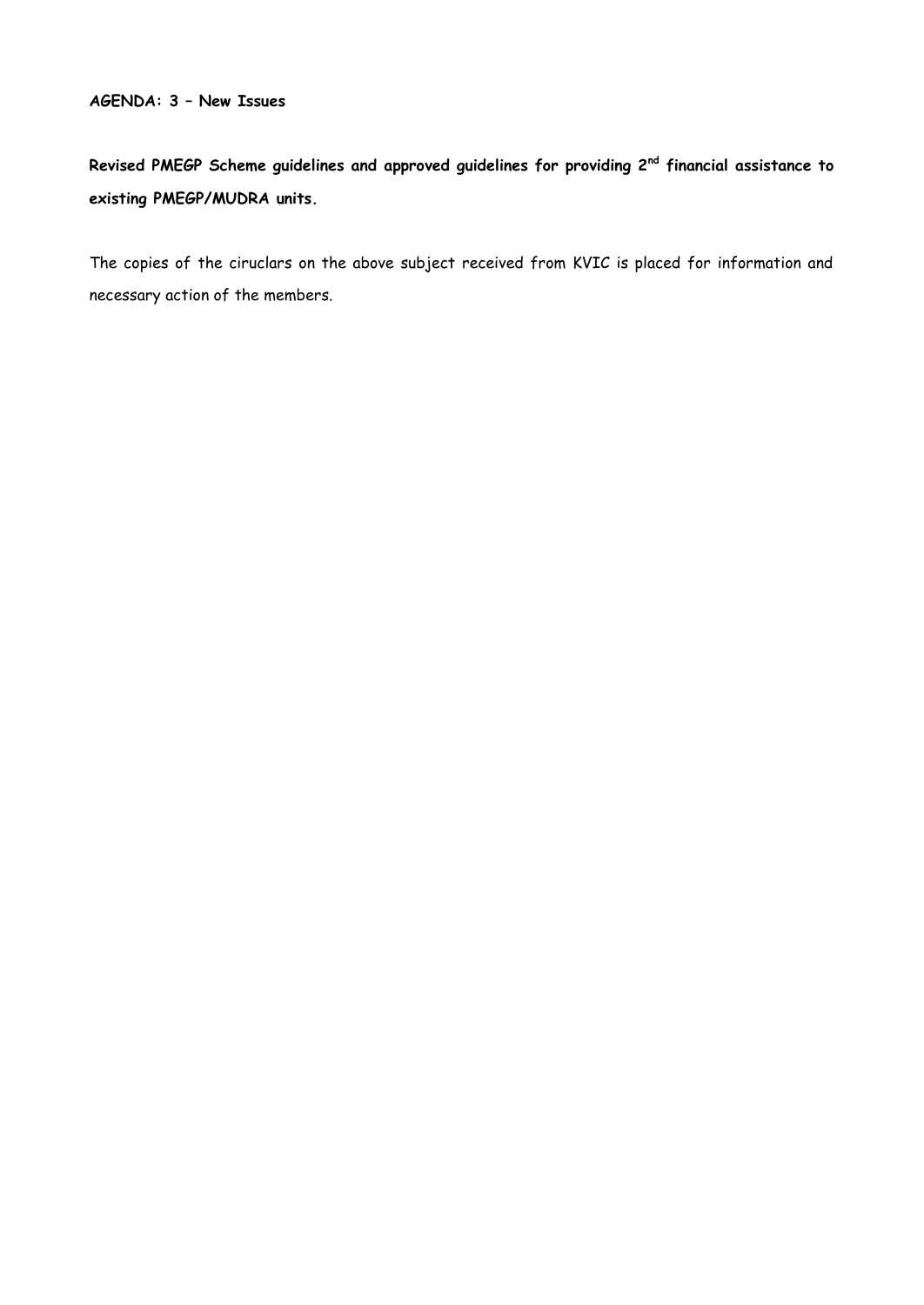## **Campaign to achieve saturation under the Kisan Credit Cards (KCC)**

Government of India has informed that they would be launching a special drive with the objective to saturate the farmers under KCC scheme and have requested all the banks to actively participate in the same to achieve the objective. The copy of the letter is placed for information of the members and to ensure that all the eligible farmers are covered under KCC.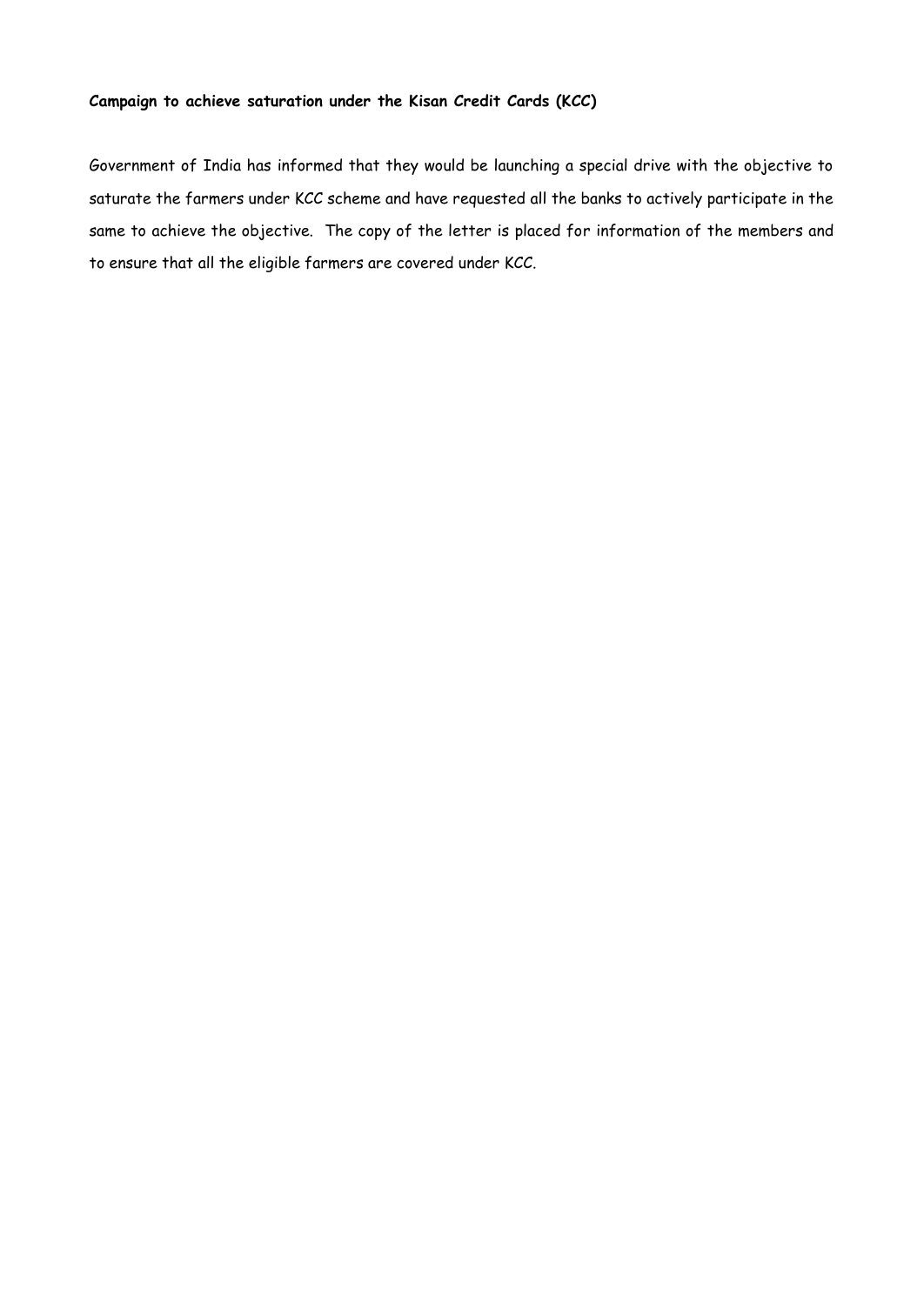## **AGENDA: 4 Review of performance of Banks in U.T. of Puducherry:**

(Position as at the end of December 2018)

## **Branch Net Work:**

As at the end of December 2018, there are 43 banking institutions with a total network of 276 branches operating in the Union Territory of Puducherry. The commercial banks with 205 branches, Puducherry State Co-operative Bank (PSCB) with 27 branches and Puducherry Co-operative Central Land Development Bank with one Branch and a Regional Rural Bank named Pudhuvai Bharathiar Grama Bank (PBGB) with 43 branches are taking care of the banking services of the people in the UT of Puducherry.

| No | Particulars                     | No. of      | Of which Rural  | <b>Branches</b> in |
|----|---------------------------------|-------------|-----------------|--------------------|
|    |                                 | branches in | branches in UTP | Karaikal           |
|    |                                 | <b>UTP</b>  |                 | Region             |
|    | <b>Commercial Banks</b>         | 205         | 34              | 39                 |
| 01 | Of which                        |             |                 |                    |
|    | <b>Nationalized Banks</b><br>a. | 153         | 31              | 30                 |
|    | b. Private Sector Banks         | 52          | 3               | 9                  |
| 02 | Puducherry State Co-op. Bank    | 27          | 9               | 3                  |
| 03 | P.C.C.L.D. Bank                 | 1           |                 |                    |
| 04 | Regional Rural Bank             | 43          | 19              | 9                  |
|    | TOTAL                           | 276         | 62              | 51                 |

The Agency wise break up is as under:

Besides this, PIPDIC (A Government of Puducherry Undertaking) & SIDBI are also extending loan assistance to the needy in the Union Territory. Of these 276 branches, 214 branches constituting 78% are in urban/semi-urban areas. As per the census 2011, the population of Union Territory of Puducherry is 1247953. The population covered per branch is placed at 4522.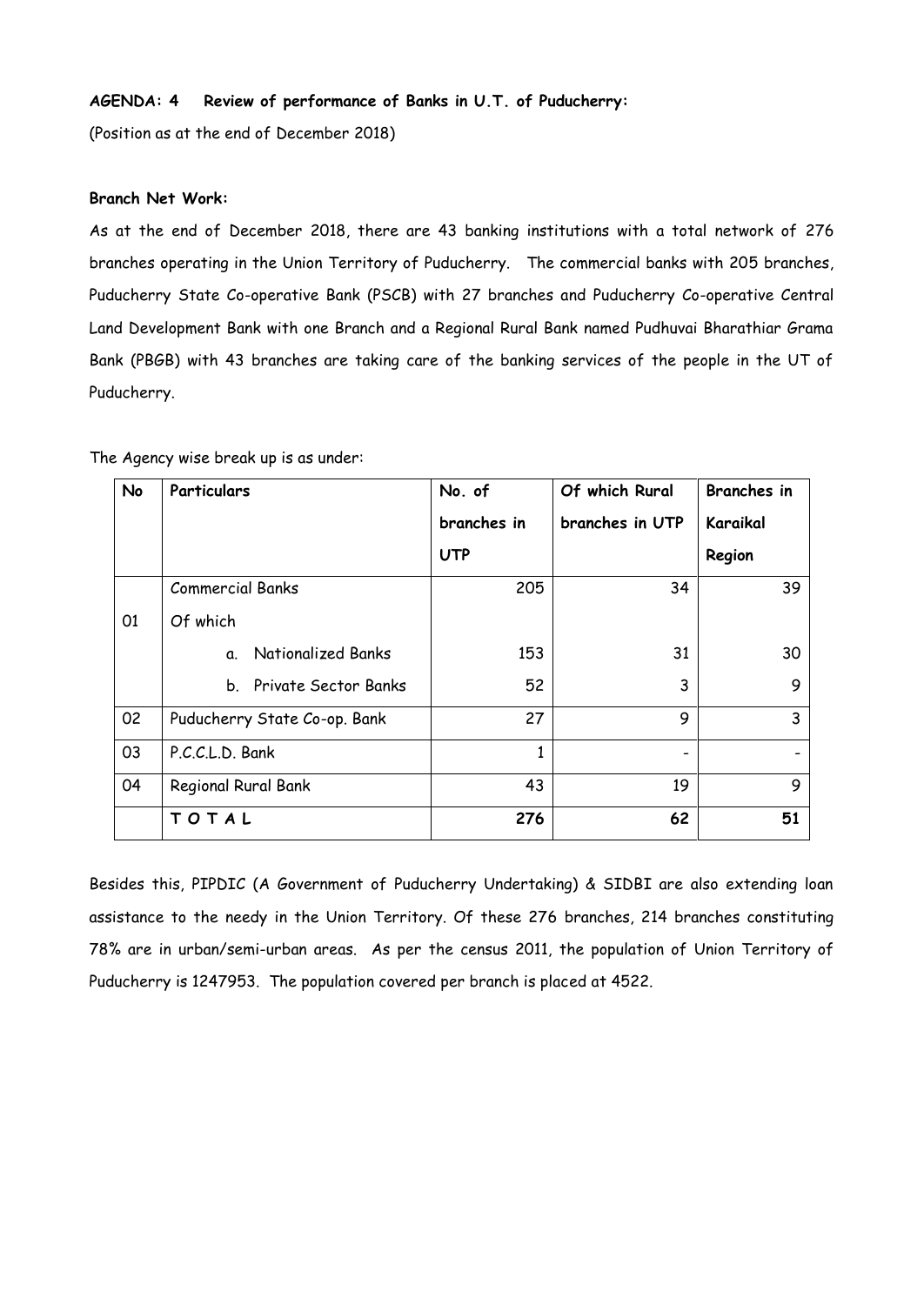The comparative details of the agency-wise performance under various important parameters are furnished below:

| SI.<br>No      | Details/Sector                                           | March<br>2017 | Dec 2017 | Variation<br>over<br>March<br>2017 | March<br>2018 | Dec 2018               | Variation<br>over<br>March<br>2018 | YoY<br>Growth          |
|----------------|----------------------------------------------------------|---------------|----------|------------------------------------|---------------|------------------------|------------------------------------|------------------------|
| $\mathbf{1}$   | <b>Total Deposits</b>                                    | 14663.47      | 15024.57 | 361.10<br>2.46%                    | 15936.86      | 16901.14               | 964.28<br>6.05%                    | 1876.60<br>12.49%      |
|                | Of which NRI<br>Deposits                                 | 1453.02       | 1597.74  | 144.72<br>9.96%                    | 1596.87       | 1865.72<br>$(11.04\%)$ | 268.85<br>16.84%                   | 244.98<br>17.46%       |
| $\overline{c}$ | <b>Total Advances</b>                                    | 10248.82      | 10931.69 | 682.87<br>6.66%                    | 11490.20      | 12366.84               | 876.64<br>7.63%                    | 1433.15<br>13.13%      |
| 3              | CD Ratio                                                 | 70%           | 73%      | 3%                                 | 72%           | 73%                    | $1\%$                              | No<br>Variation        |
| 4              | <b>Investments</b>                                       | 415.99        | 363.84   | $-52.15$                           | 378.07        | 346.12                 | $-31.95$                           | $-17.72$               |
| 5              | Credit + Inv /<br>Deposit Ratio                          | 73%           | 75%      | 2%                                 | 75%           | 75%                    | No<br>Variation                    | No<br>Variation        |
| 6              | <b>Total Priority</b><br>Sector<br>Advances              | 6601.56       | 6969.40  | 367.84<br>5.57%                    | 7320.64       | 7943.92                | 623.28<br>8.51%                    | 974.52<br>13.98%       |
| $\overline{7}$ | % of Priority<br>Sector Adv. to<br><b>Total Advances</b> | 64%           | 64%      | No<br>variation                    | 64%           | 64%                    | No<br>Variation                    | <b>No</b><br>Variation |
| 8              | <b>Total Advances</b><br>to Agriculture                  | 2407.17       | 2604.60  | 197.43<br>8.20%                    | 2704.40       | 2998.14                | 293.74<br>10.86%                   | 393.54<br>15.11%       |
| 9              | % of Agri.<br>advances to<br><b>Total Advances</b>       | 23.49%        | 23.83%   | 0.34%                              | 23.54%        | 24.24%                 | 0.57%                              | 0.41%                  |
| 10             | Advances to<br>Weaker Section                            | 1638.70       | 1897.27  | 258.57                             | 1954.42       | 2114.77                | 160.35                             | 217.50                 |
| 11             | % of Weaker<br>Section to<br><b>Total Advances</b>       | 15.99%        | 17.36    | 1.37%                              | 17.01%        | 17.10%                 | 0.09%                              | $-0.26%$               |
| 12             | Advances to<br>SC/ST                                     | 721.77        | 808.34   | 86.57                              | 825.39        | 900.22                 | 74.83                              | 91.88                  |
| 13             | Advances to<br>Minorities                                | 1006.93       | 1083.36  | 76.43                              | 1148.46       | 1259.45                | 110.99                             | 176.09                 |

**Rs.in crores**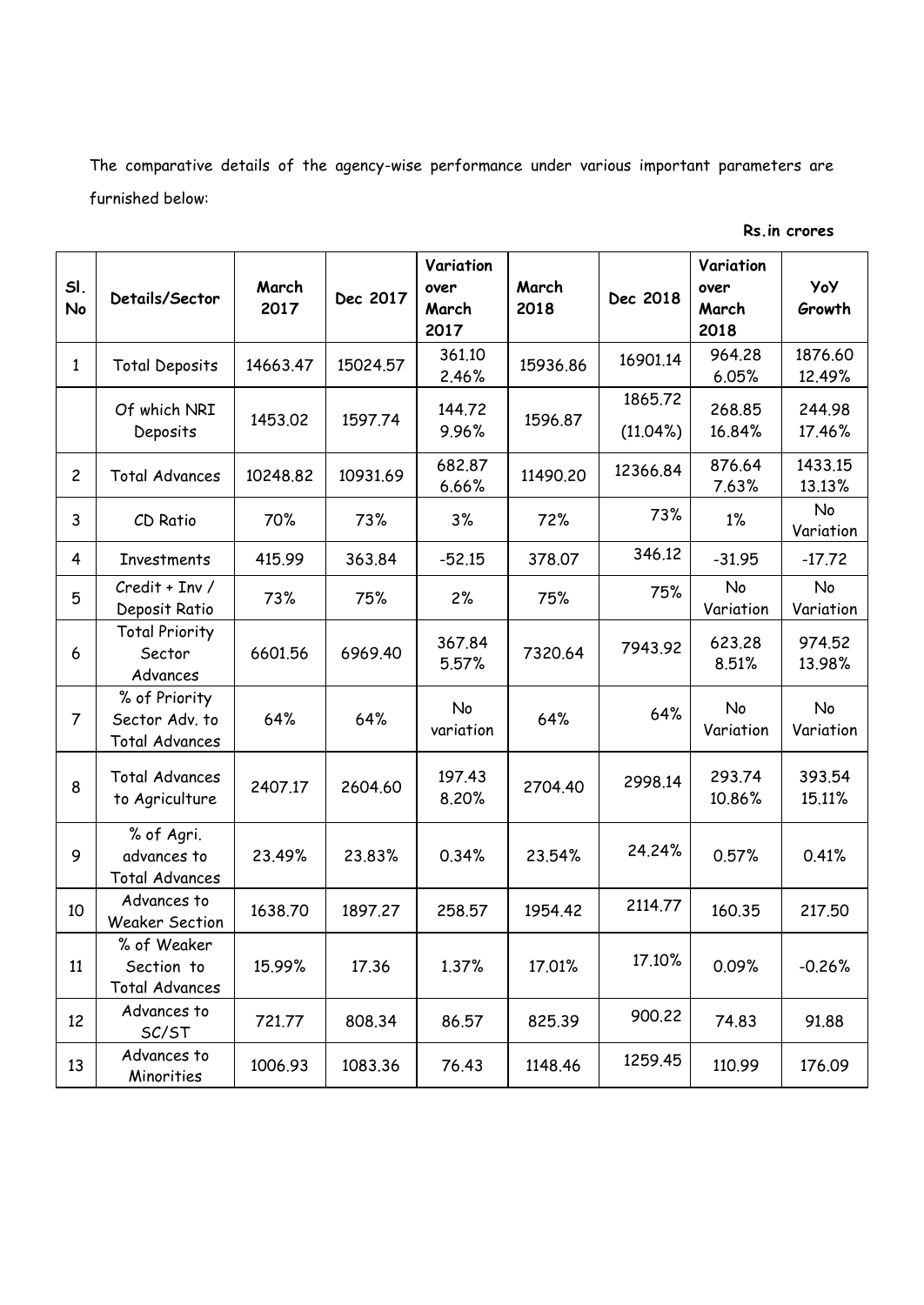#### **CD Ratio:**



## **CD Ratio:**

Compared to the growth rate of 6.05% shown by deposits, the advances have registered a growth of 7.63% during the period under review. Hence the CD ratio is at 73% as on December 2018.

- $\triangleright$  Out of the 21 Public sector banks present in the UT, 14 Banks are having CD Ratio more than 60% and the remaining 7 Public Sector Banks have a CD Ratio less than 60%.
- $\triangleright$  Among the 19 Private Sector Banks in the UT, 15 Banks are having CD Ratio more than 60% and the remaining 4 have a CD Ratio of less than 60%.
- PSCB, RRB and PCCLDB CD Ratio stood at above 60%.
- $\triangleright$  The main reason for some banks having CD ratio less than 60% is due to presence of Government and Institutional deposits with these banks.

| Area                           | R B I Norms | as on March 2018 | as on December 2018 |
|--------------------------------|-------------|------------------|---------------------|
| Priority Sector                | 40%         | 64%              | 64%                 |
| Agricultural Advances          | 18%         | 23.54%           | 24.24%              |
| <b>Weaker Section Advances</b> | $10\%$      | 17.01%           | 17.10%              |

## **Performance under other key functional areas:**

## **Credit to Deposit and Investment Ratio**

It is reported that RRB, PSCB & PCCLDB have made an investment to the tune of Rs. 346.12 Crores in Government Securities and as a result the Credit plus Investment to Deposit ratio is at 75% as on December 2018.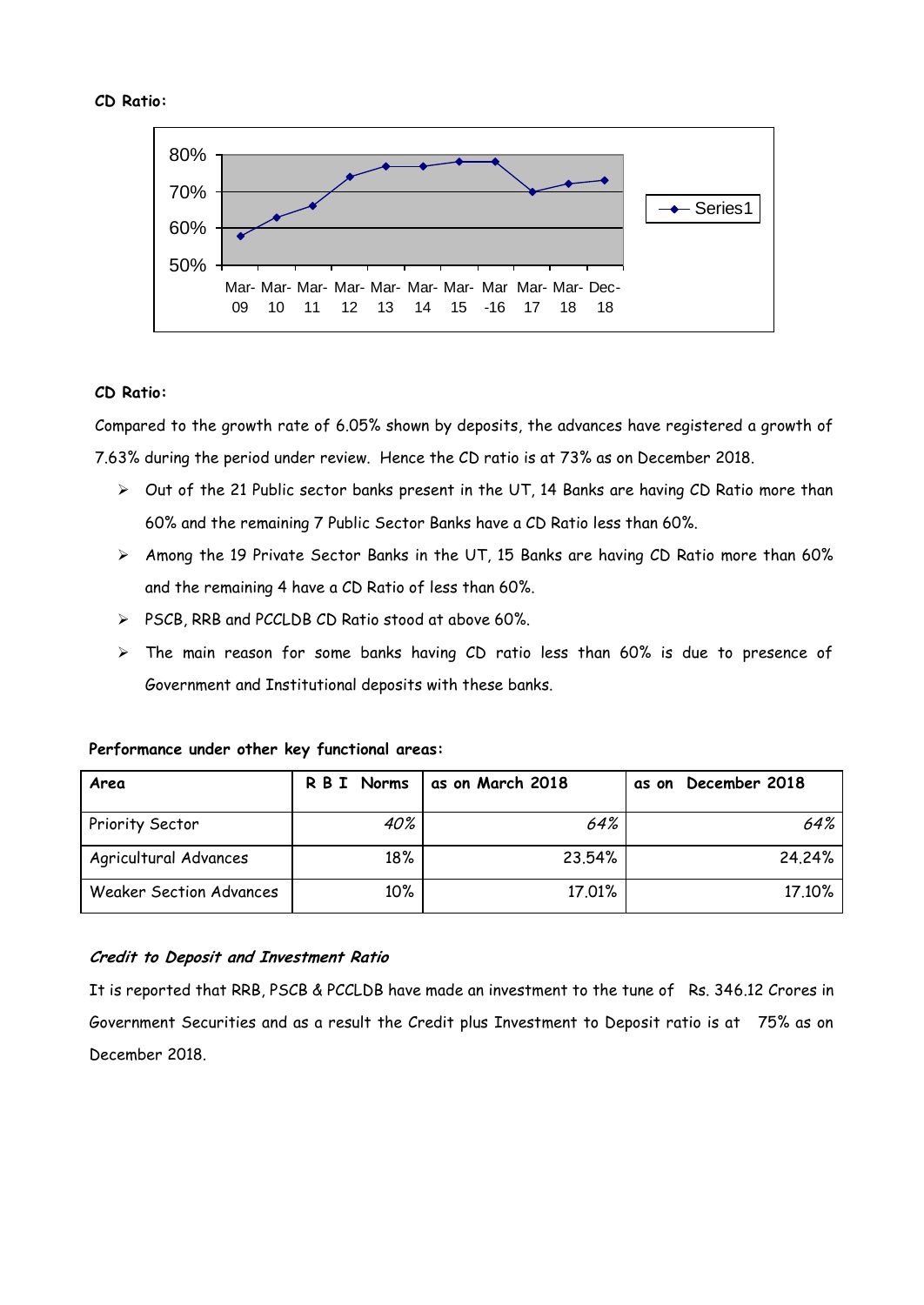## **AGENDA: 5 Performance under Annual Credit Plan 2018-19 – Agriculture, MSME & OPS**

The Sector wise target vis-à-vis achievement (Disbursement) as on 31.12.2018 is given below:

(Rs. in Crores)

|              | Target  | Achievement         | % of        |
|--------------|---------|---------------------|-------------|
| Sector       |         | As on December 2018 | Achievement |
| Agriculture  | 1073.97 | 1097.32             | 102.17      |
| NFS (MSME)   | 521.18  | 527.91              | 101.29      |
| <b>OPS</b>   | 507.82  | 528,29              | 104.03      |
| <b>TOTAL</b> | 2102.97 | 2153.52             | 102.40      |

#### **Agriculture**

During the period under review banks in UT of Puducherry disbursed an amount of Rs.1097.32 Crores against a target of Rs.1073.97 Crores. Banks are requested to continue to disburse agricultural loan and give thrust for disbursement of investment credit under agriculture and allied sector to achieve the targets for MTL and finance to ACABCs to be explored.

All the crop loans given to notified crops in the notified area are to be invariably covered under Pradhan Mantri Fasal Bima Yojana (PMFBY) in view of the premium subsidy provided by Government of Puducherry.

## **Performance under Kisan Credit Card Scheme:**

During the year upto December 2018, banks have issued 3721 new KCC and extended credit assistance of Rs.48.63 Crores. Banks are requested to provide Rupay KCC to all crop loans

#### **Milch Animal Applications**

Animal Husbandry Department, Government of Puducherry has informed that they would be forwarding applications from beneficiaries for mini-dairy units under DEDS Scheme. The banks are requested to consider the applications on merits and dispose the same immediately and also claim subsidy through ensure portal. More than 3000 applications for purchase of Milch Animals received from beneficiaries in Ariyankuppam Block have been sent to banks for consideration on merits. Banks are requested to decide on individual merits and sanction all eligible applications.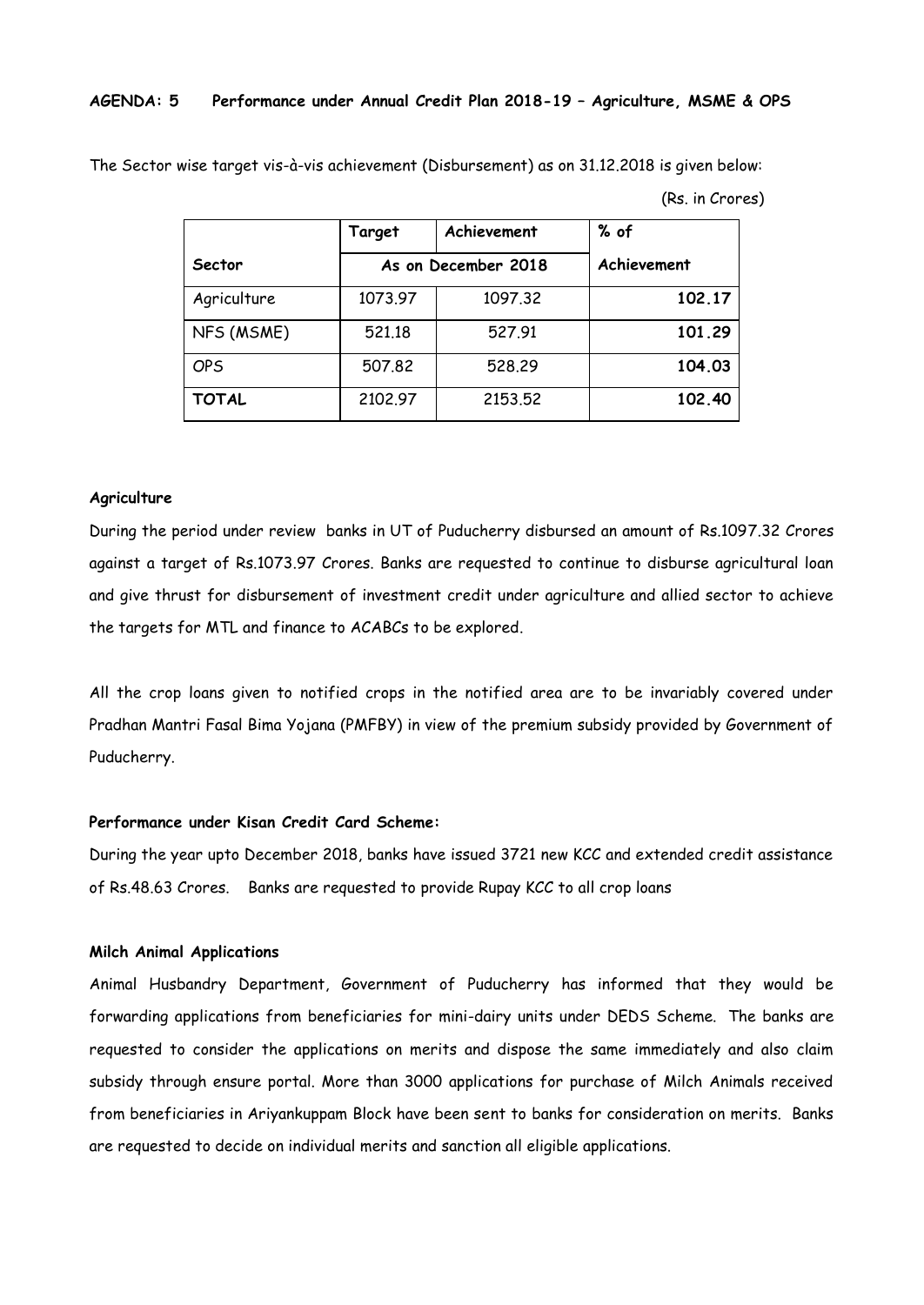### **Doubling of farmers income by 2022**

Banks are requested to utilize the special schemes formulated by NABARD like area development scheme, various other schemes being encouraged by State and Central Government Departments/Agencies to enchance credit flow to investment credit under agriculture to achieve Doubling of farmer's income by 2022. The disbursement under term loans of agriculture which were Rs.31.31 Crores upto September 2018 has improved to Rs.93.91 Crores upto December 2018. Banks are requested to further improve the same.

#### **Credit Flow to Non-Farm Sector (MSME):**

As per the report received from bank branches the credit flow to MSME sector is placed at Rs.527.91 Crores of which more than 80% is disbursed to micro sector. The available details provided by banks in respect of Micro, Small and Medium Sectors are also placed in annexure. Banks are also requested to ensure achievement of targets in terms of the recommendations of the Prime Minister's Task Force on MSMEs, i.e (i) 20 per cent year-on-year growth in credit to micro and small enterprises, (ii) 10 per cent annual growth in the number of micro enterprise accounts and (iii) 60 per cent of total lending to MSE sector as on corresponding quarter of the previous year to Micro enterprises.

In view of the various schemes in operation viz. Credit Guarantee Fund Trust Scheme, Credit Linked Capital Subsidy scheme and Micro Finance Scheme banks are requested to increase the lending under MSME sector also under MUDRA & Stand-up India Scheme.

#### **Housing Finance, Educational Loan and other priority sector**

As per the information received from banks the total disbursement made during the year 2018-19 upto December 2018 is Rs.128.83 Crores and the educational loan is Rs.26.85 Crores.

| Sector           | Total disbursement for the |          |  |  |
|------------------|----------------------------|----------|--|--|
|                  | year as on                 |          |  |  |
|                  | Dec 2017                   | Dec 2018 |  |  |
| NFS (MSME)       | 433.75                     | 527.91   |  |  |
| Housing          | 131,27                     | 128,83   |  |  |
| <b>Education</b> | 23,01                      | 26,85    |  |  |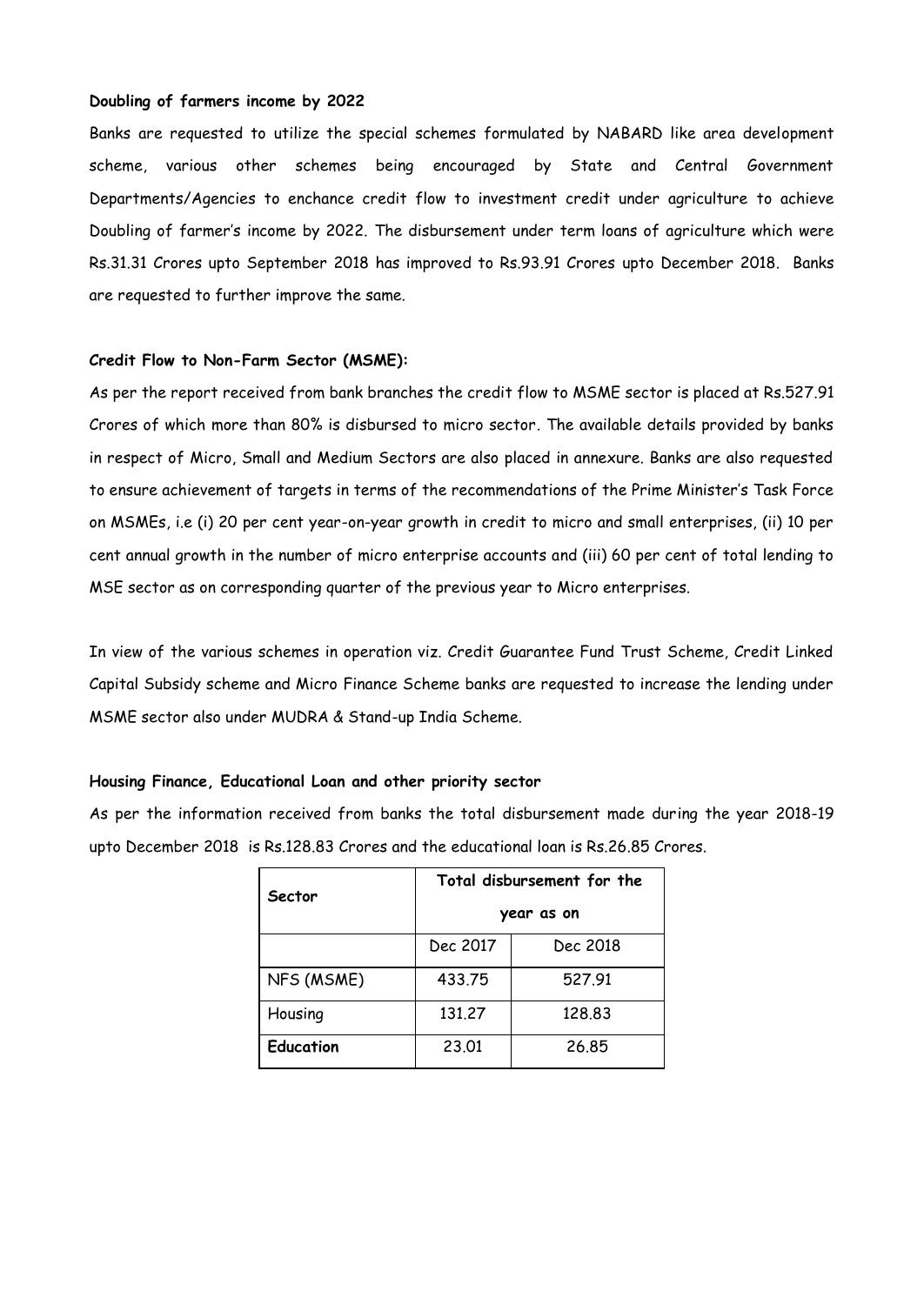## **Vidya Lakshmi Portal**

Government of India has advised banks to route all education loan applications through Vidya Lakshmi Portal (VLP) only. In this regard all the banks are also requested to conduct awareness campaigns. All the banks were requested to inform the details regarding the same and progress made in processing of applications through Vidya Lakshmi portal.

## **Credit Flow to other sectors under Priority Sector:**

Under other priority sector targets have been assigned to banks for **Export Credit, Renewable Energy and Social Infrastructure also.** The received details are placed as annexure. All the banks are requested to classify the advances accordingly and report the same so as to present the details for review.

### **Disbursement to Minority Community, SC/ST & Women**

As per the information received from banks the disbursement to minority communities is placed at Rs.96.71 Crores, to SC/ST at Rs.74.34 cores and Rs.184.93 Crores to women beneficiaries.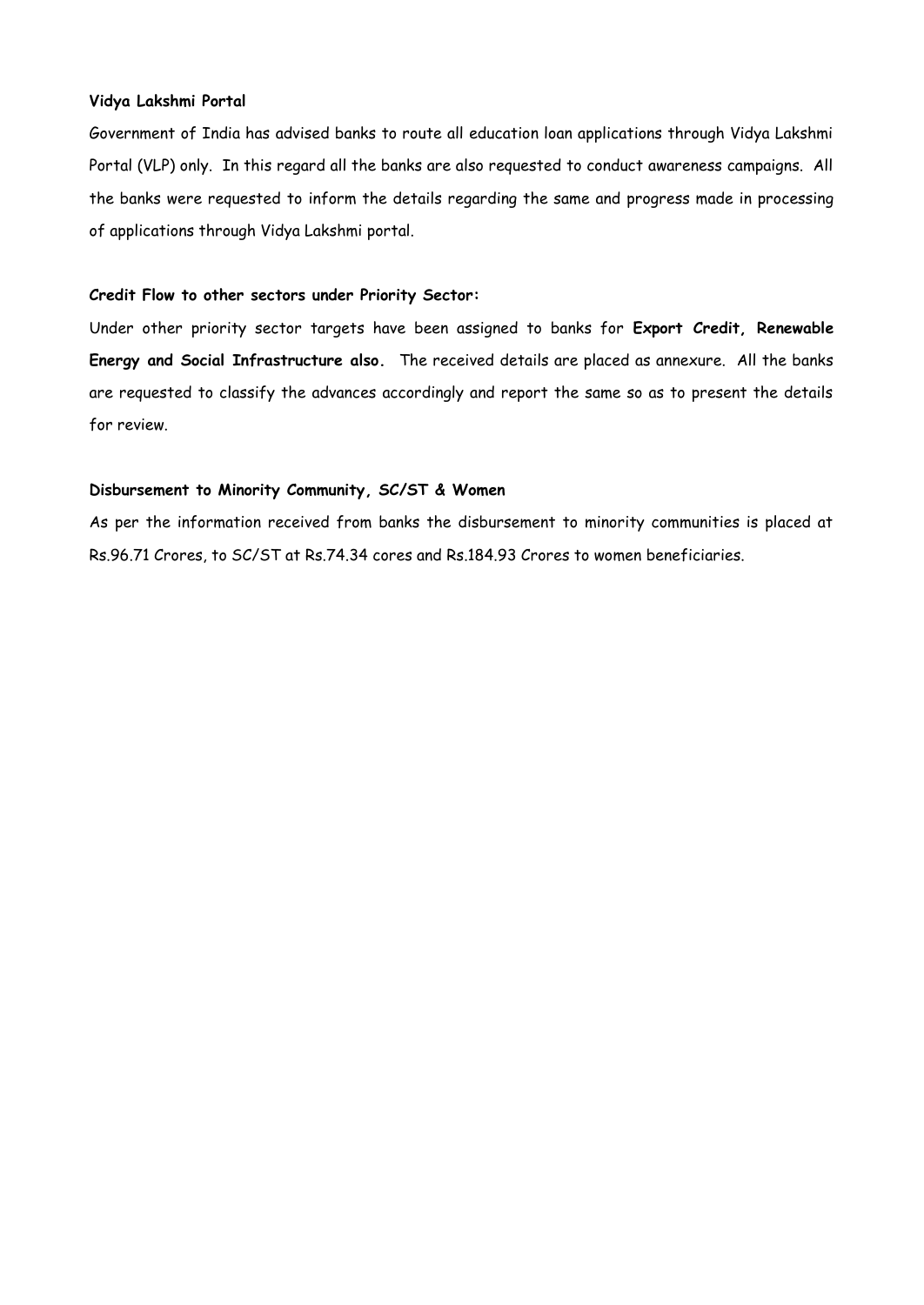## **PMMY:**

Banks in Union territory of Puducherry have been providing loans for starting self employment enterprises under appropriate scheme of MUDRA. The overall achievement of UT of Puducherry as per MUDRA website under MUDRA as per PMMY website which also includes NBFCs, Microfinance institutions is placed at Rs. 805.75 Crores. UT of Puducherry has achieved No.1 position among all the Union Territories.

The scheme-wise achievement under Mudra as on 25.01.2019 are as follows

| Mudra   | Number of accounts | Sanction       | Disbursement  |
|---------|--------------------|----------------|---------------|
|         |                    | (Rs. in crore) | (Rs in crore) |
| Shishu  | 104908             | 322.93         | 322,28        |
| Kishore | 14332              | 278.17         | 270,20        |
| Tarun   | 2725               | 225,75         | 213,27        |
| Total   | 121965             | 826.85         | 805.75        |

#### **Start up India / Stand up India Programme (SUIP)**

As per the scheme, All Banks were advised to ensure sanctioning of loan between Rs. 10.00 lakh and 100 lakh to at least one Scheduled Caste (SC) or Scheduled Tribe (ST) borrower and at least one women borrower per branch for setting up a green field enterprise. As on March 2018, in UTP there were 271 branches and the target for UTP is 542. Various publicity measures are being undertaken by Lead Bank, SIDBI, NABARD and Government Departments to create awareness about the scheme.

As on 31.01.2019, 133 borrowers have been sanctioned loans under Stand-up India Scheme. It has been informed that the banks have to upload the sanctioned details in the portal and only the performance as available in the Stand-up India Portal will be taken into consideration by Government of India.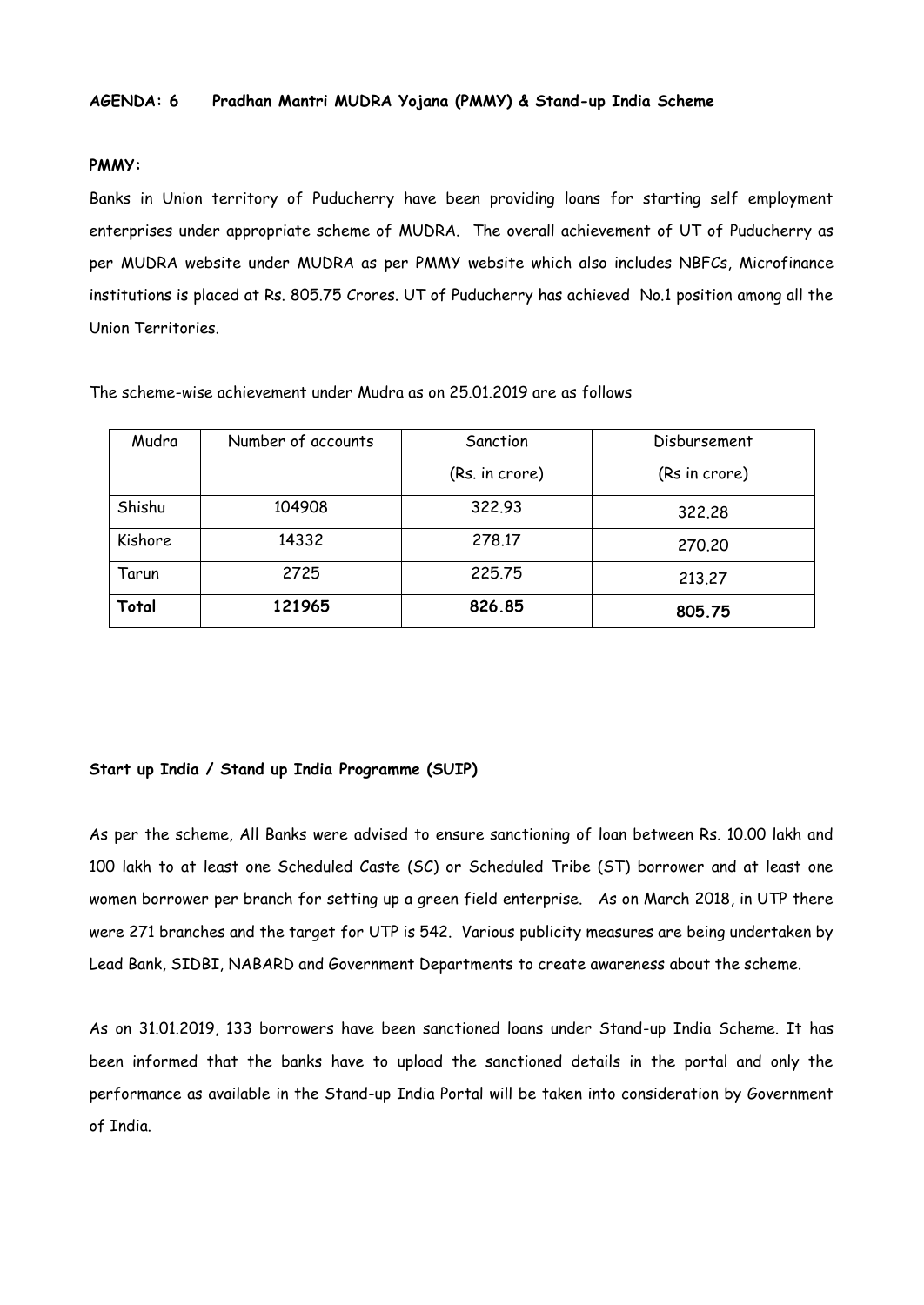## **AGENDA: 7 Pradhan Mantri Awas Yojana (PMAY)**

In the SLBC meeting held on 27.12.2017, the forum has approved the unique scheme called PMAY-Puduvai Plus for EWS/LIG for implementation in UTP. So far in Urban areas 40 applications have been sanctioned and in rural areas 10 applications have been sanctioned in Karayamputher. Slum clearance Board has finalized applications for other area and it would be sent shortly to banks for consideration. All the banks are requested to process the applications as per guidelines. We note to write to the Head Offices of Major banks for waiver of MOD and Engineer Valuation Report. Banks can also take up this issue with the concerned authorities.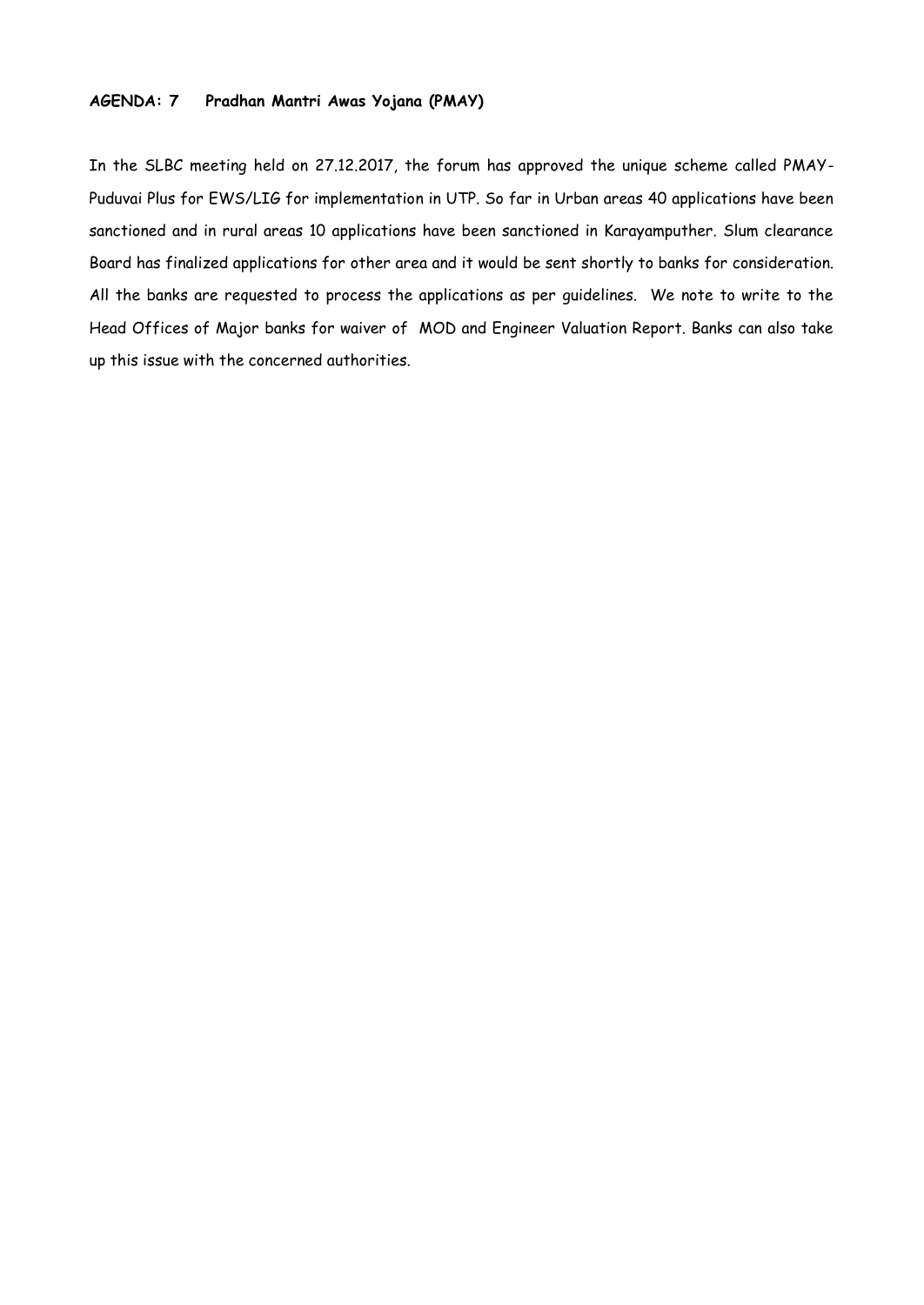# **AGENDA: 8 Review of Performance under Government Sponsored Schemes in UT of Puducherry**

Applications are to be submitted through online mode under PMEGP by the beneficiaries. Banks are requested to log in online to view the status of the applications and update the sanction details.

Loans under DAY- NRLM and NULM are eligible for Interest Subvention benefits for prompt repayment under extant guidelines. All the banks are requested to inform the details to the concerned implementing agencies periodically.

All the banks are requested to ensure achievement of the targets. Under PMEGP DIC has forwarded 95 applications of which 30 has been sanctioned and PKVIB has forwarded 107 applications of which 25 applications have been sanctioned and Margin Money utilization is to the tune of Rs.101 lakhs as against the target of Rs.141.48 lakhs. The list of pending applications as per the portal received from KVIC, Chennai has also been sent to respective banks for doing the needful. In respect of NULM scheme in Urban areas more than 6200 applications received from the department has been forwarded to the banks for selection and consideration on individual merits. All the banks are requested to send the provisional sanction list immediately to Lead Bank and after completing all the procedure the banks can disburse the loans. As per the information received from banks they have so far given in-principle sanctions to around 500 applications.

All the banks are requested to follow the RBI time norms in disposal of applications and achieve the targets. Line departments were also requested to work in close co-ordination with banks for financing viable projects under government sponsored schemes and for achievement of targets. The subsidy is to be claimed as per the time norms and banks are also requested to send utilization certificates to the line departments regarding the same.

DIC has informed that under MUPSES 168 applications to the tune of Rs.158.95 lakhs have been sanctioned by banks.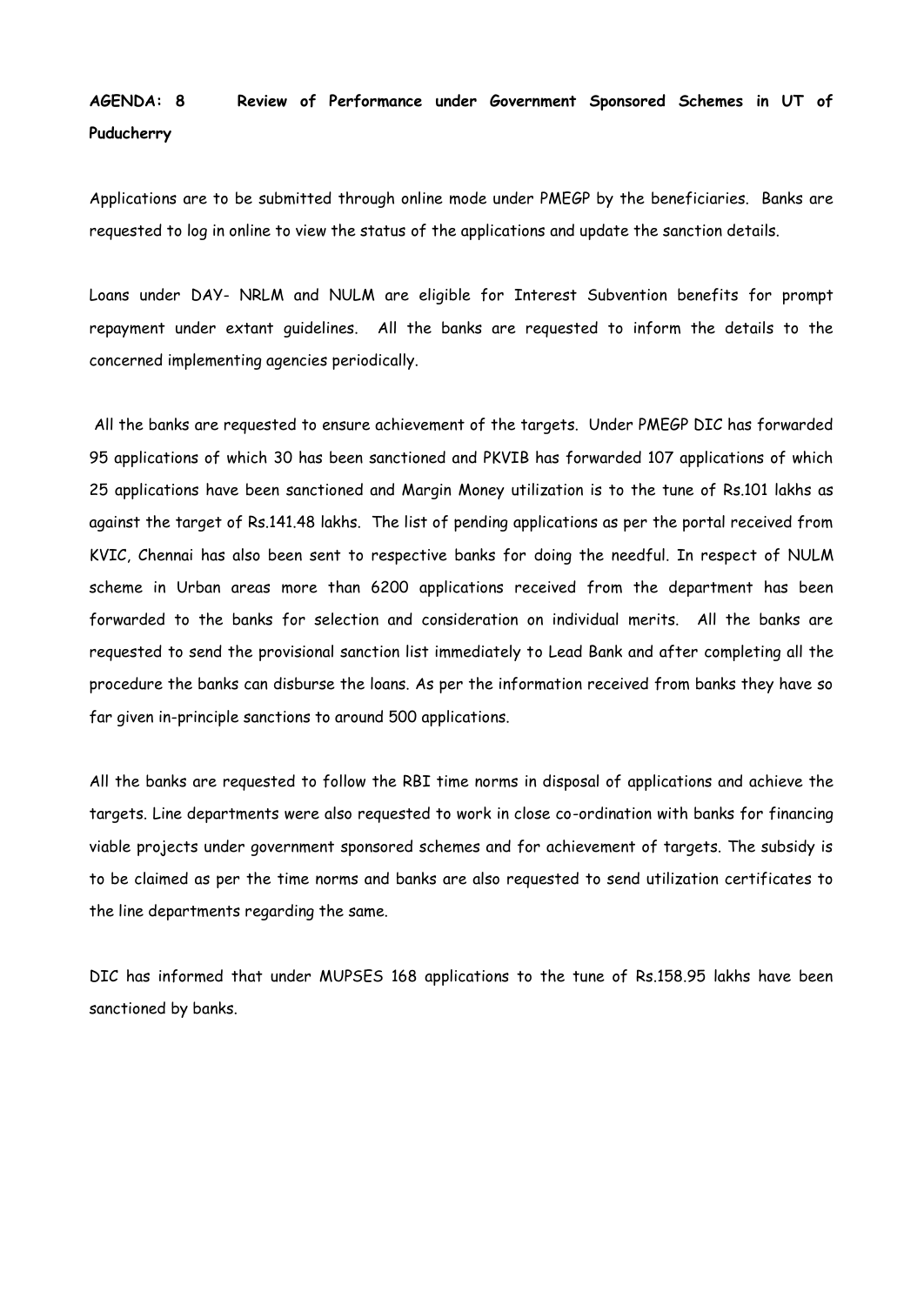## **AGENDA: 9 SHG Credit Linkage:**

During the year 2018-19 upto December 2018, 1834 groups were credit linked to the tune of Rs.53.48 Crores. The number of active SHG SB accounts as received from the banks is placed as annexure.

E Sakthi portal has been operationalized by NABARD in UT of Puducherry and the details of DRDA promoted groups are presently available. All the banks are requested to inform the details of all SHGs which are having accounts with their branches in UT of Puducherry (including NGO, PUDA groups also) so as to complete the SHG digitalization at the earliest.

## **Joint Liability Groups (JLG):**

During the year 2018-19, upto December 2018, banks in UTP have extended credit to 1392 JLGs amounting to Rs.1502.90 Lakhs. Banks are requested to take steps to achieve the target of 2000 JLG for the year 2018-19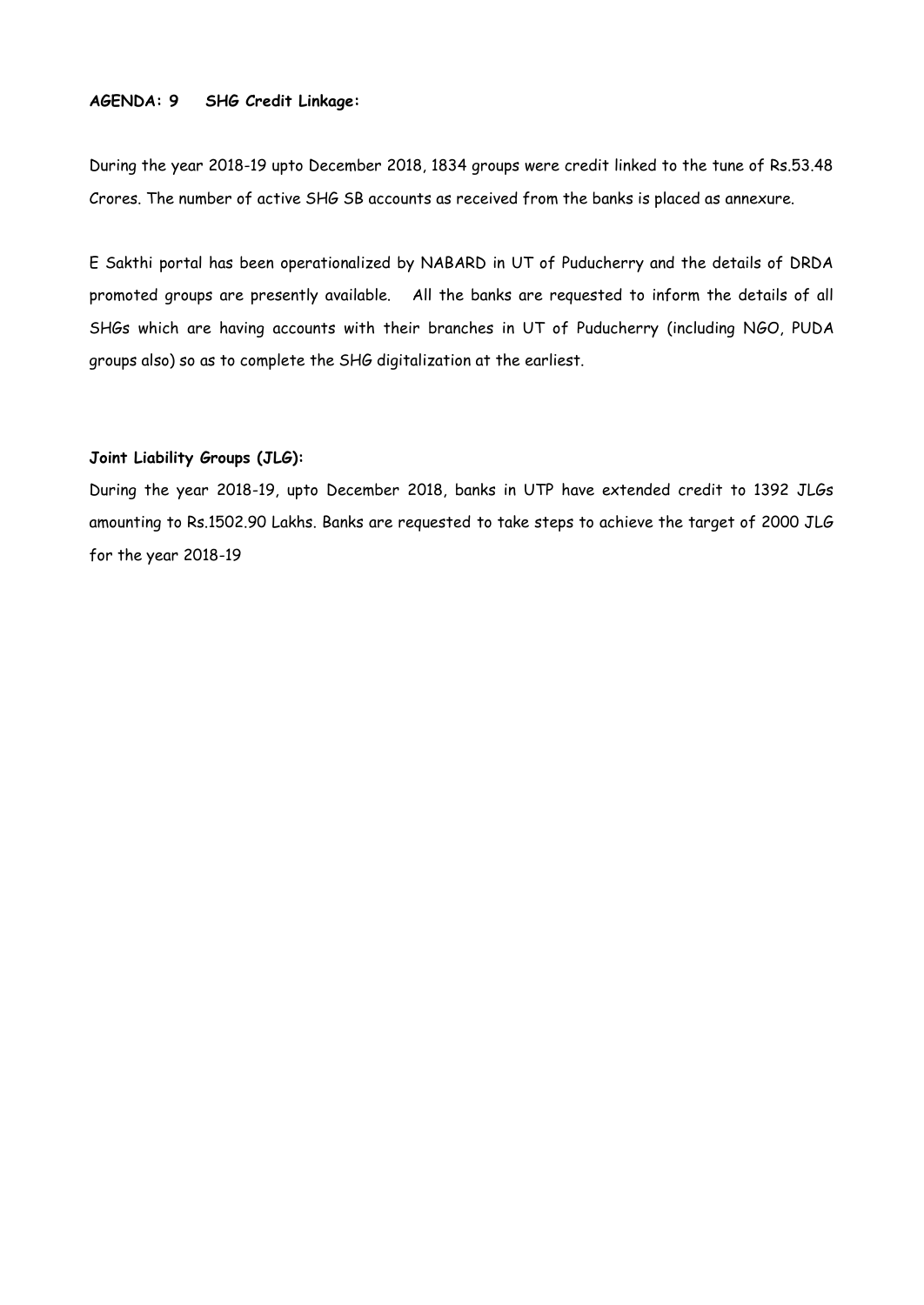## **Review of Recovery performance under Priority Sector Advances**

The recovery under Priority Sector advances is at 76% of the total demand during the period under review. As per the available details furnished by members banks the NPA under Agriculture Sector is placed at Rs.175.64 Crores, NFS (MSME) sector was at Rs.219.72 Crores and OPS was at Rs.131.53 Crores as on 31.12.2018.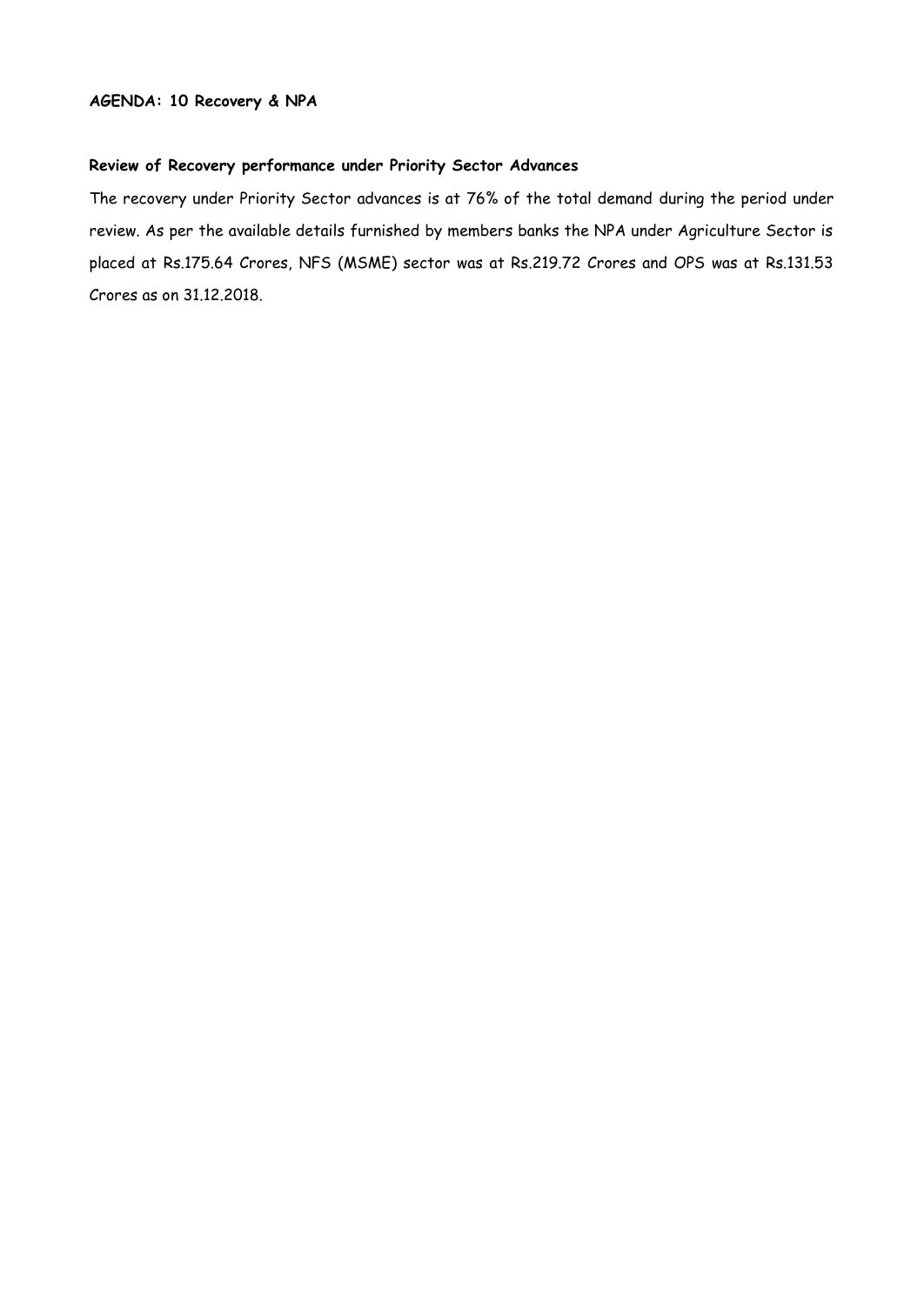## **AGENDA: 11 FINANCIAL LITERACY**

Financial literacy is a part of the mission mode objective of PMJDY and all the banks are providing the same by conducting various meeting and programmes in their branches and service area villages of rural branches. With the view to encourage Digital transactions the various modes of cash less transactions to be explained in the financial literacy programmes. Rural branches are conducting Financial literacy programmes in the villages. During the year 2018-19 upto December 2018, 621 programmes have been conducted by 62 Rural branches. During the current quarter the banks have conducted 215 programmes.

**Financial Literacy and Credit Counseling Centre (FLCC)** is functioning in UT of Puducherry and providing services to general public. From 28.03.2009 to December 2018, 8913 clients have visited FLCC and availed counseling services provided by them. 105 persons visited FLCC during the previous quarter for availing conselling services.

During the year 2018-19, FLC has conducted 79 Going Digital camps, 94 target specific camps upto December 2018. For the October to December quarter 24 going digital and 27 target specific camps were organized by FLCC, Puducherry. Rural FLC of RRB has also started conducting camps during the quarter and they have also conducted 6 Going Digital camps and 4 target specific camps.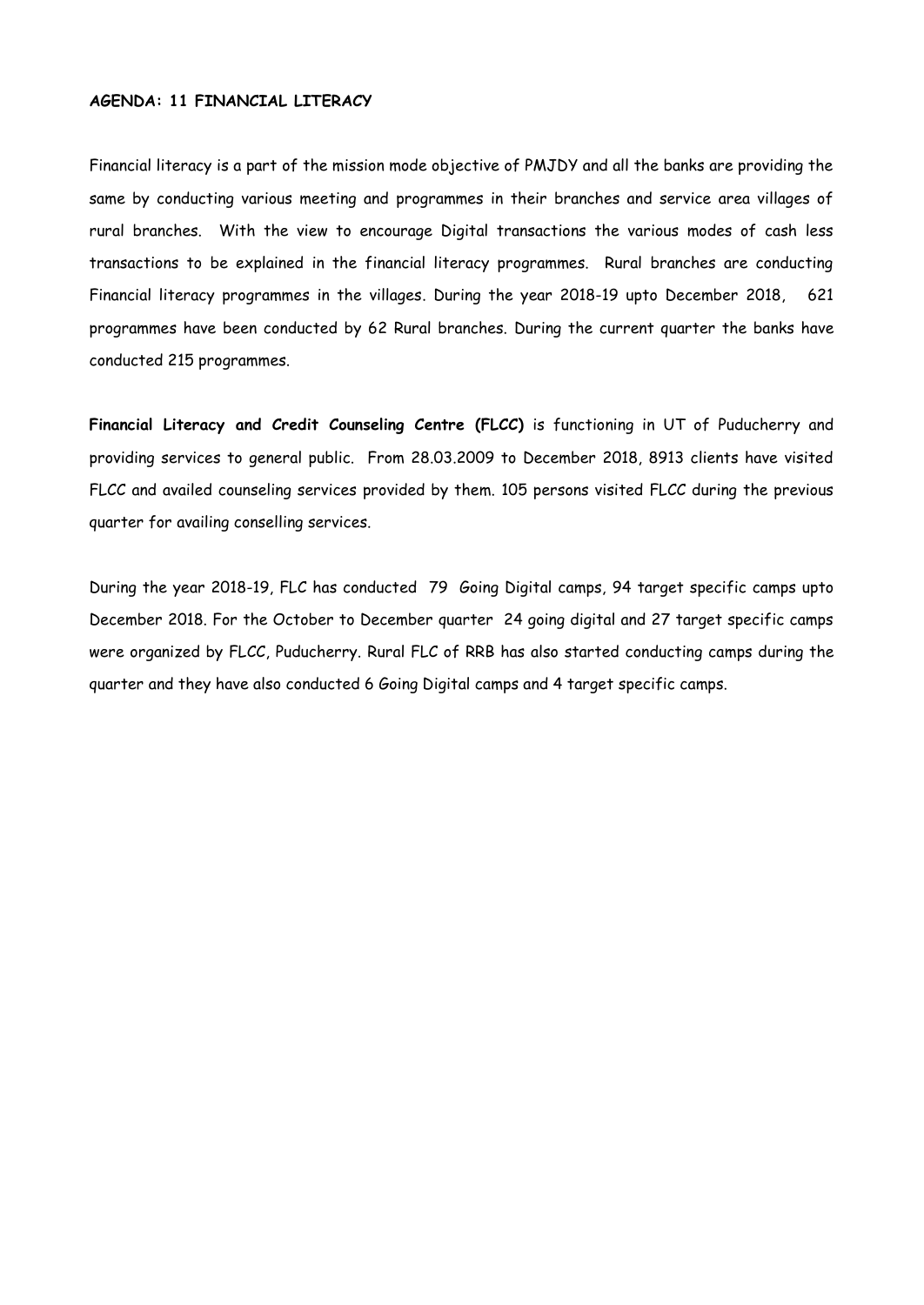## **AGENDA: 12 Training**

**Indian Bank Self Employment Training Institute (INDSETI) -** A total of 226 programmes have been conducted by the institute up to December 2018 in which 6227 candidates were trained in various skills to start self employment ventures and build their financial capabilities. Off-campus training programmes are also being conducted. The settlement rate of trained candidates is at 72%.

During the October to December quarter INDSETI has conducted 7 programmes benefitting 221 candidates and the achievement for the current year is 699 candidates against the programme year target of 750 candidates which would be achieved during the current quarter.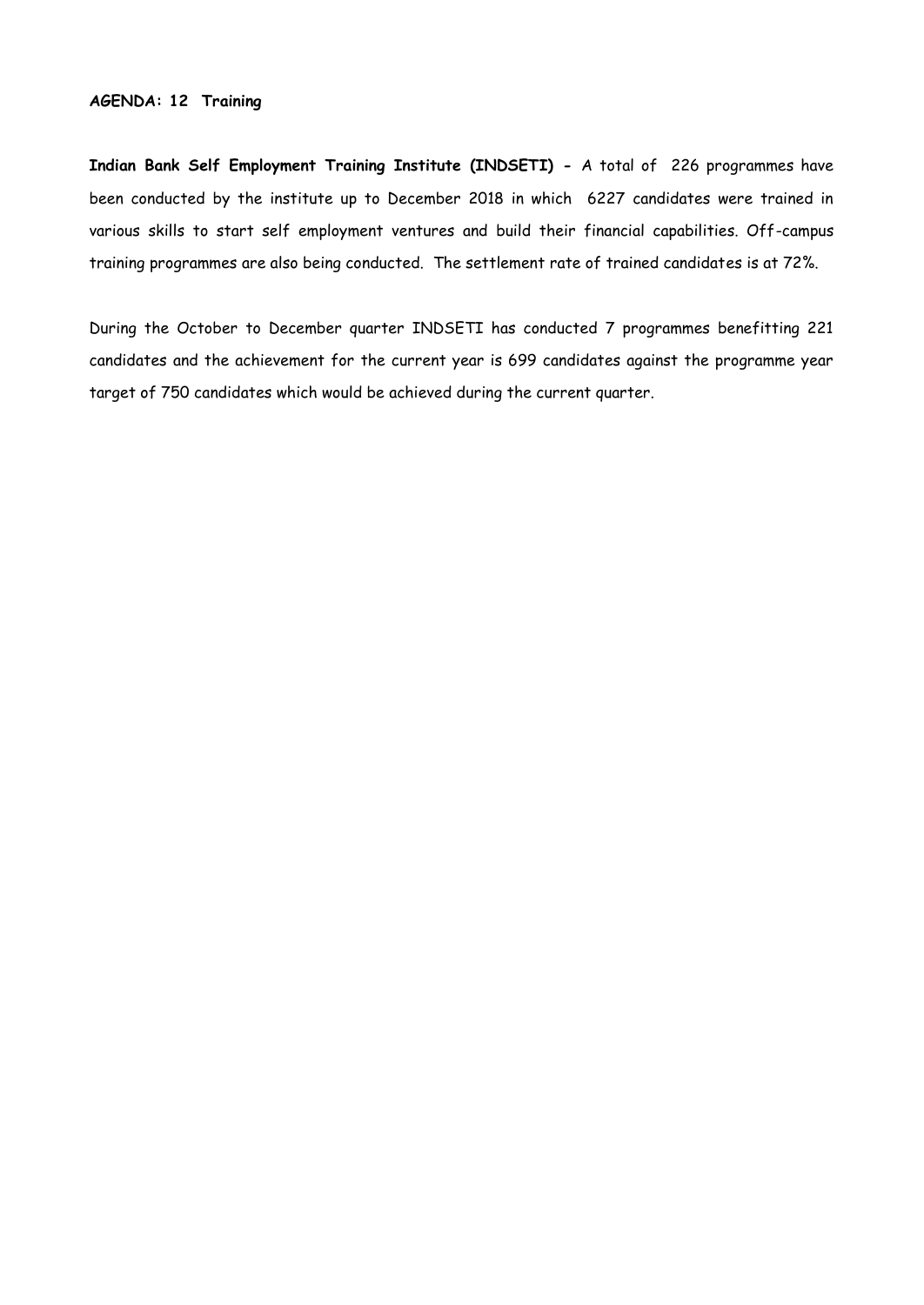#### **AGENDA: 13 Financial Inclusion**

#### **Pradhan Mantri Jan Dhan Yojana (PMJDY), Mobile seeding & Aadhaar seeding**

All the member banks continue to open new accounts to new members of the households for additional accounts under PMJDY in view of the continuous implementation of PMJDY Scheme. All banks are requested to continue the Aadhaar and Mobile seeding in SB accounts of willing account holders after obtaining the consent form as per guidelines. The Aadhaar seeding percentage is 86%. Mobile seeding in UTP is placed at 94%. Aadhaar seeding and mobile seeding will facilitate transfer of DBT benefits and also help in furtherance of digital payment and transactions in the account.

#### **Direct Benefit Transfer & Payment of Old Age Pension**

In UT of Puducherry, in addition to identified Central Government Schemes, DBT is also implemented for State Government Schemes especially Old Age Pension. Banks have been requested by the UT Government to ensure payment of the pension amount to the beneficiaries at their doorstep without any difficulty especially to the very old, disabled beneficiaries etc who are not in a position to visit the bank branches to draw their pension. To facilitate payments banks have engaged 115 BCAs in rural and urban areas. Based on the requirements banks are also engaging more BCAs. Banks are requested to inform the updated details of the BCs engaged by them. The BCs are providing service at their respective locations/villages. There are no issues relating to connectivity and any problem if encountered is solved immediately with the co-operation of the service providers. Banks are requested to ensure that the BCs are there in the fixed location for minimum 4 hours and Branch Managers are to visit the BC points on monthly basis and effectively monitor them.

#### **Promotion of Digital Banking in all area including villages**

As per Government of India guidelines, banks are to conduct awareness camps in all Service Area villages and urban wards to promote cashless transactions among the public. The focus is to be more on BHIM applications. BHIM-Aadhaar application, Dynamic and Static Bharat QR Code promotion. All the Government Departments are also been requested to switch over to digital mode of transaction to the maximum possible extent. The banks are requested to inform the details on monthly basis so as to send the consolidated details to Government of India. In smart cities, each bank branch is to canvas 100 merchants for BHIM Aadhaar application and banks are requested to send the details to lead bank.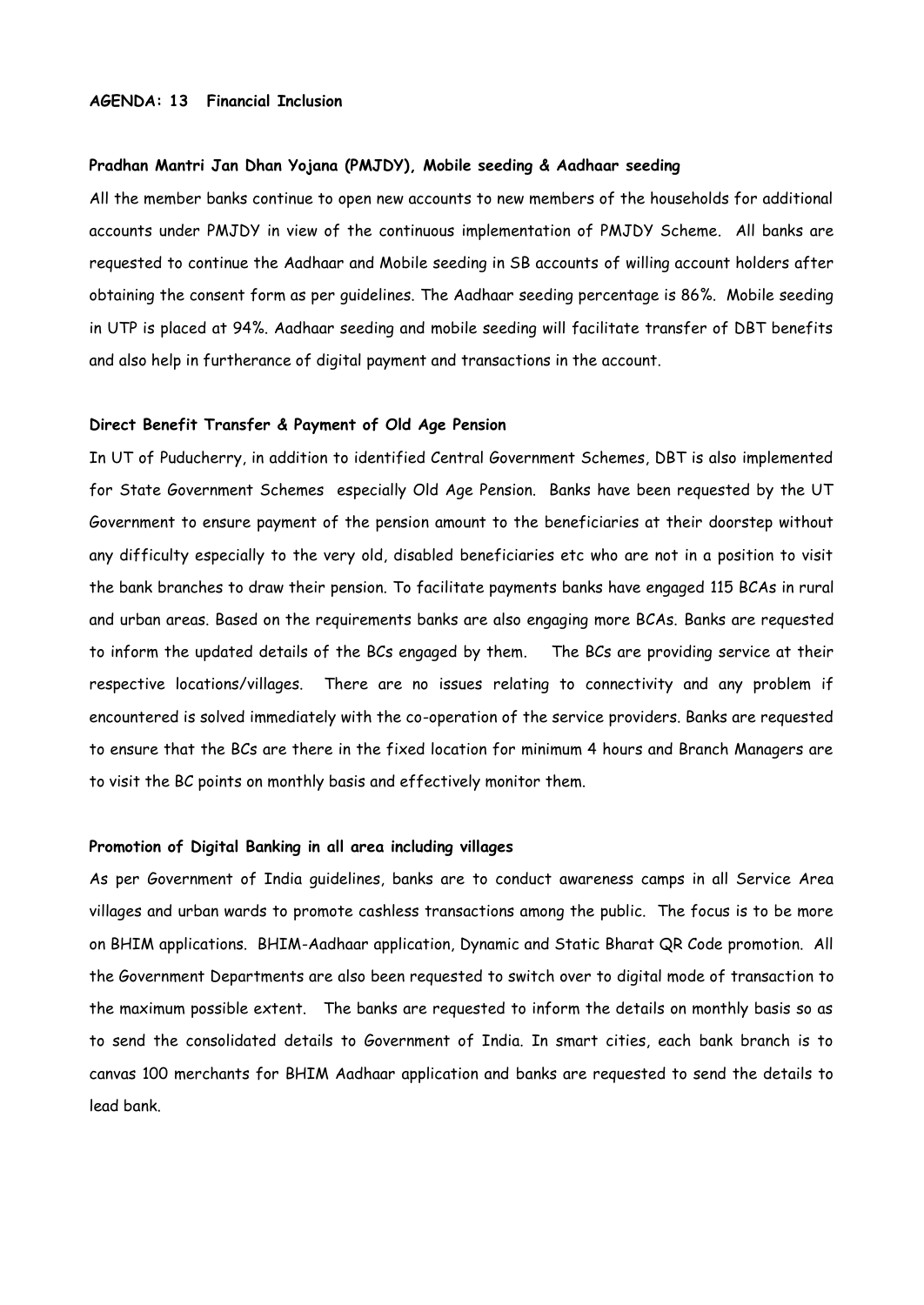## **AGENDA: 14 Enrolment under 3 Social Security Schemes**

Banks are requested to continue enrolment under 3 social security schemes viz. Pradhan Mantri Jeevan Jyothi Bima Yojana (PMJJBY) and Pradhan Mantri Suraksha Bima Yojana (PMSBY) and Atal Pension Yojana (APY). As the enrolments are being done on ongoing basis all the member banks are requested to contribute their maximum to ensure coverage of all eligible people of UTP under these schemes. Now, NABARD has also modified the e-sakthi portal to cover all the SHG members under this social security schemes.

As on 31.01.2019, the enrolment under PMJJBY, PMSBY and APY was 76922, 227634 and 28094 respectively. The bank-wise performance is placed for the information of the members.

Government of India is requesting banks to ensure maximum enrollment of all eligible account holders in these schemes so that social security benefits will be made available to them. With regard to APY various campaigns are being conducted by PFRDA to bring at least 2% of eligible Indian population under APY ambit. All the banks are requested to take all possible steps to actively participate, mobilize maximum accounts and cover all their eligible customers.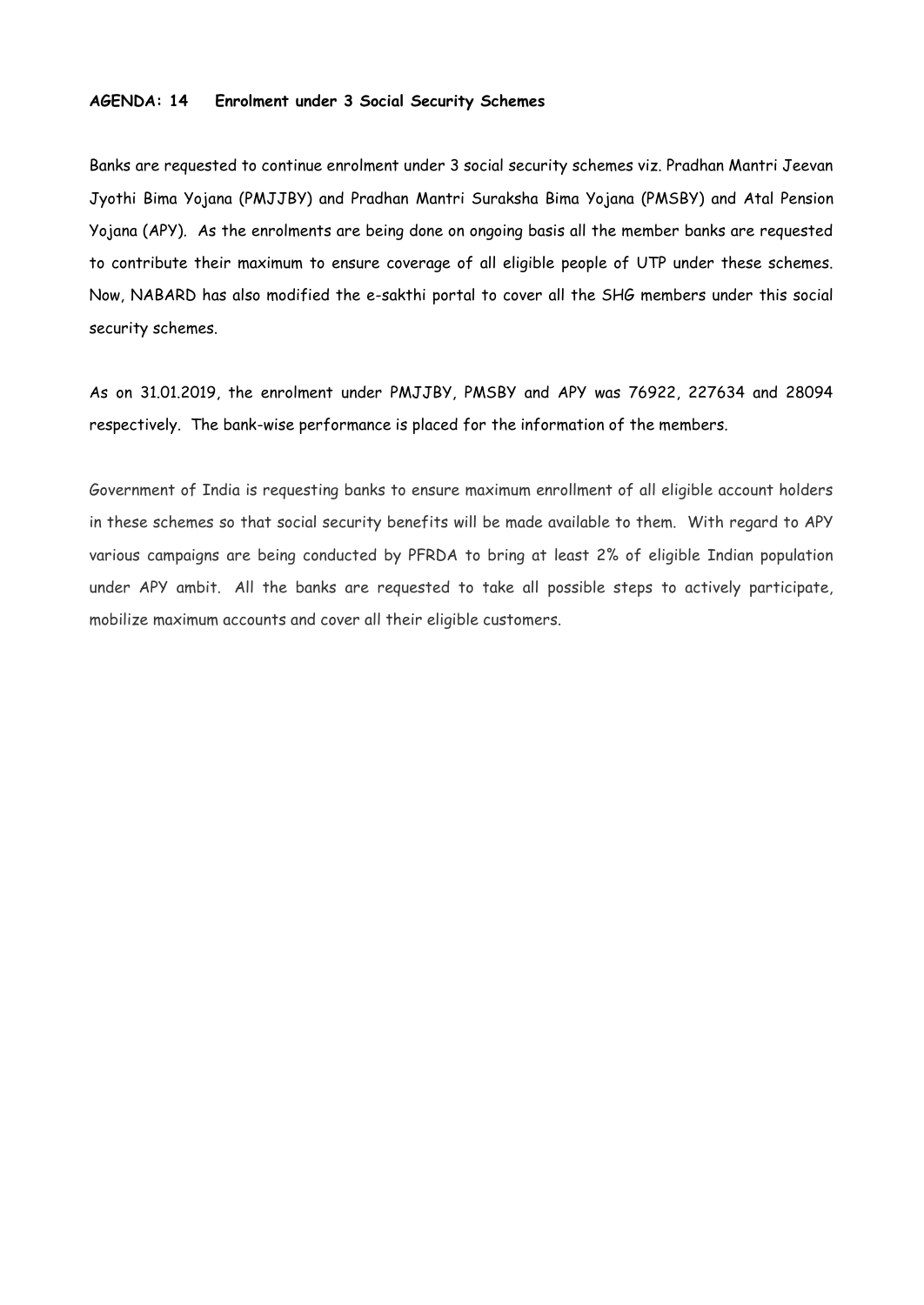## **AGENDA: 15 Submission of LBR-2 and LBR-3 Returns**

The level of submission of LBR 2 and LBR U2 by bank branches in UT of Puducherry for the year 2018-19 as of December 2018 is furnished as below:

| Name of the Return | Submission Level | Name of the Return | Submission level |
|--------------------|------------------|--------------------|------------------|
| LBR <sub>2</sub>   | 100%             | LBR U2             | 100%             |
| LBR 3-A            | 100%             | $LBR$ U3-A         | 100%             |

Even though the formats were sent well in advance, repeated telephonic reminders, information through various meetings and personal visit to branches was required to reach the above level of submission. As all branches are under CBS the data would be available within a week of end of the quarter. All the banks are requested to give due importance for submission of data in time by themselves and avoid daily reminders in future as the time line for submission is within 15 days of completion of the quarter. District Co-ordinators and controlling offices are requested to ensure timely submission with all relevant particulars. Digital mode of submission through email is also encouraged for the benefit of the banks. On-line submission facility would be introduced shortly.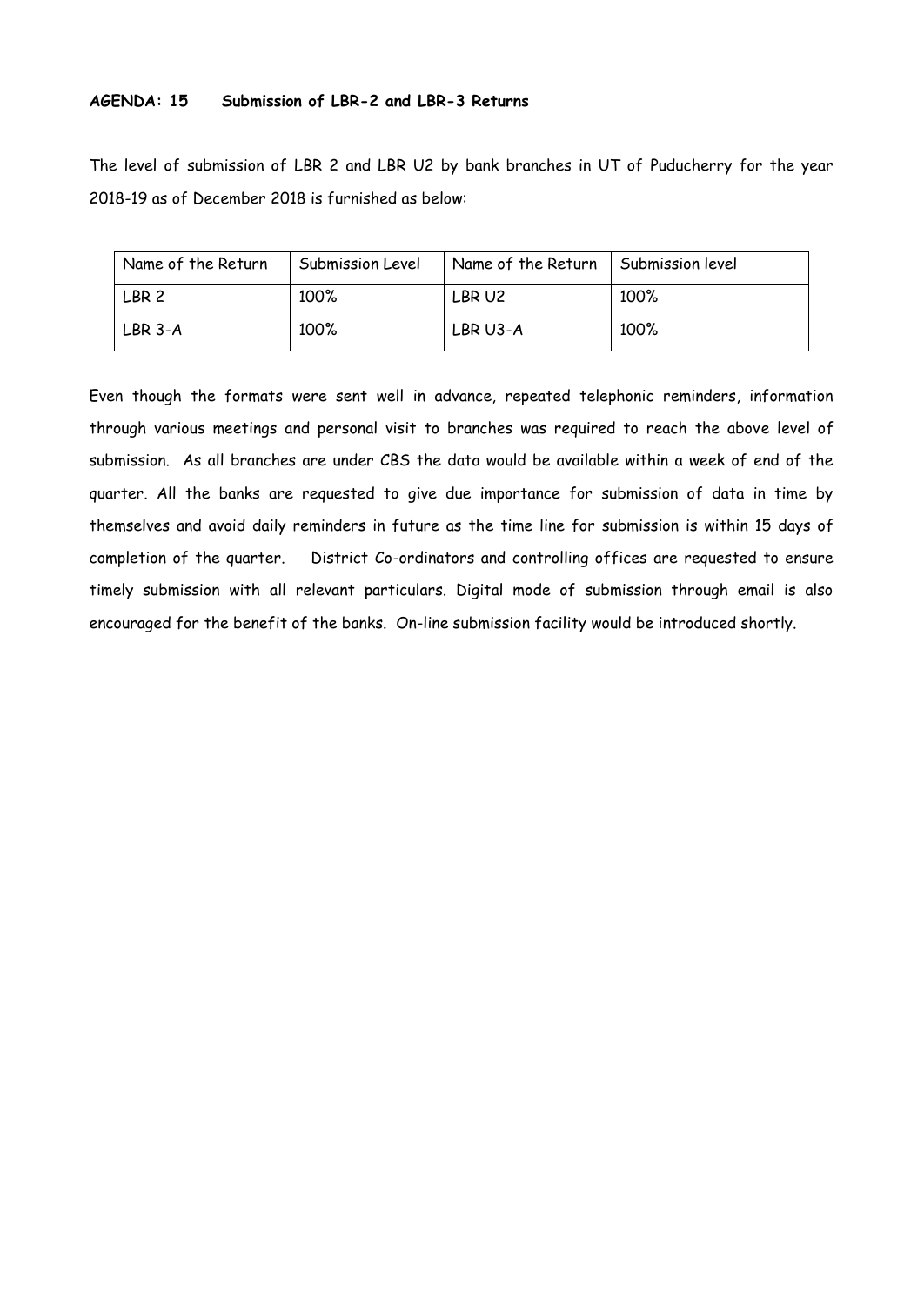**AGENDA: 16 . Steps taken for improving land record, progress in digitization of land records and seamless loan disbursements.** 

As per the available information the digitalization of land records has been taken up in Puducherry as per National Land Records Modernisation Project.

Under the "Nilamagal" portal if the patta or Survey number along with Region, taluk, village and land type are provided the details of the owner as per the last updated record is displayed along with extent and type of land. This can be utilized by the banks.

Puduvai Sevai (Puduvai E Services) is also implemented through Common Services Centre on chargable basis where Some services viz settlement, patta and Field Measurement Book extracts can be obtained through Common Services Centre.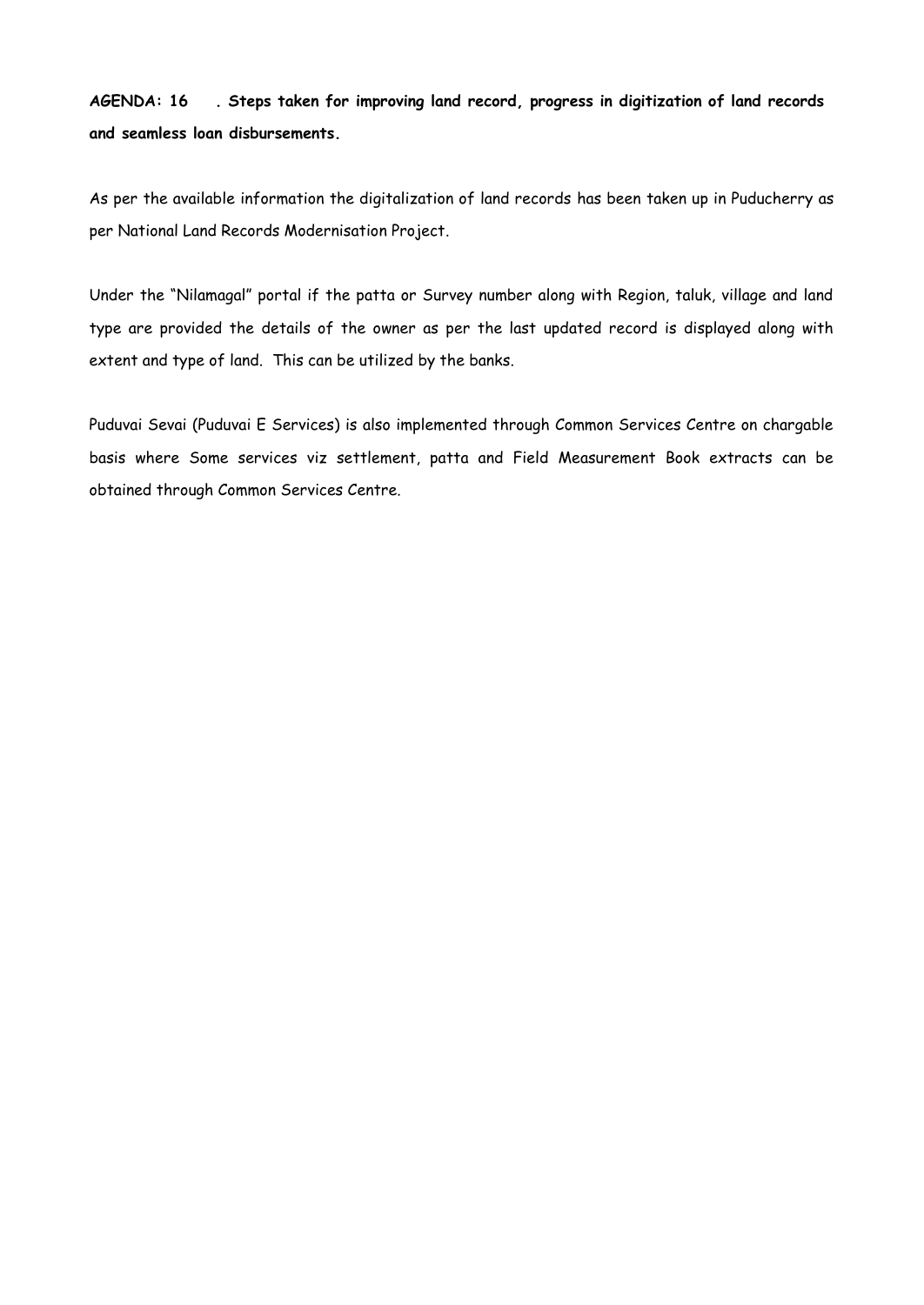## **AGENDA: 17 .Discussion on Market Intelligence Issues e.g.**

a. Ponzi Schemes/ Illegal Activities of Unincorporated Bodies/ Firms/ Companies Soliciting Deposits from the Public

- b. Banking Related Cyber Frauds, phishing, etc.
- c. Instances of usurious activities by lending entities in the area, cases of over indebtedness
- d. Credit related frauds by borrower groups, etc.

With regard to above agenda SLBC has not received any information regarding the same from banks or Government Departments. The details if any received will the placed for information of the members. Banks are requested to be vigilant and also educate their customers on day to day development in this regard through the financial literacy programmes being conducted by them.